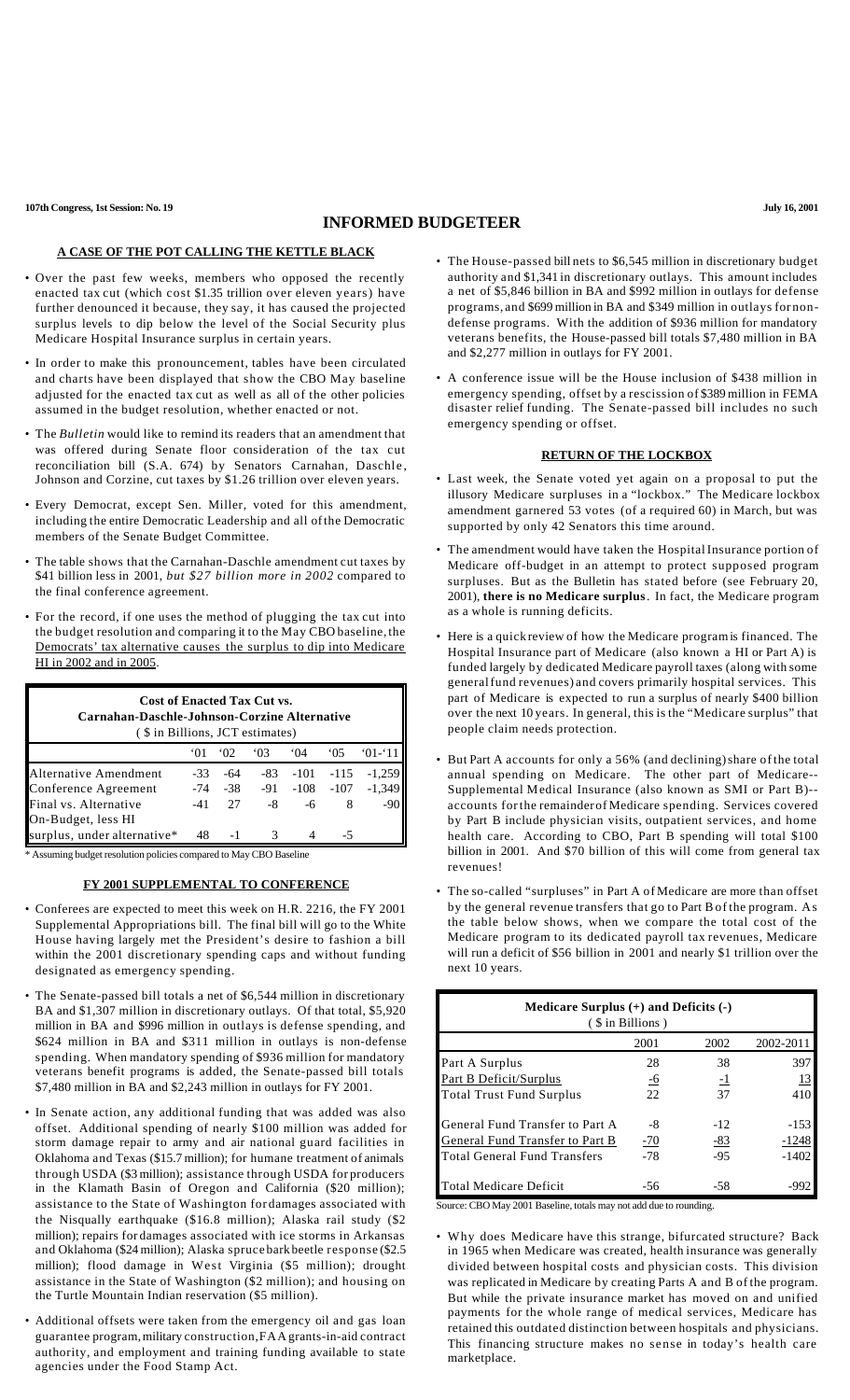- The last thing we need to do is create a "lockbox" that casts in stone a 1965 financing structure for a programthat desperately needs to be brought into the  $21<sup>st</sup>$  century.
- Important steps have been taken to ensure that Medicare funds are used only for Medicare. In the FY2002 budget resolution, Medicare funds were explicitly preserved for Medicare through the language that governs each of the reserve funds that were established for otherspecific spending purposes. Monies from those reserve funds can only be released as long as doing so does not "reduce the onbudget surplus below the level of the Medicare Hospital Insurance Trust Fund surplus in any fiscal year covered by this resolution." Those who voted for the budget resolution voted to ensure that Medicare funds are used only for Medicare.
- Too often, proponents of a "lockbox" argue that this political ploy is needed to protect the solvency of the Part A trust fund. But the *Bulletin* wants to make it very clear: **using Part A funds for any purpose has no impact on the solvency of the trust fund!** Whether the current Part A surpluses are used for debt reduction, prescription drugs, or any other spending, the government issues an IOU that is considered an asset of the trust fund. Those assets are used to determine solvency. The Part A trust fund is projected to remain solvent until 2029, and the presence or absence of a lockbox will not change that date.
- The real problem facing Medicare is not the solvency of its trust fund but its long-term fiscal sustainability. Putting imaginary surpluses in a lockboxdoes nothing to ensure that Medicare will be available to future generations.

#### **THE POSTAL SERVICE'S BUDGET: RETURN TO SENDER?**

- On July  $1<sup>st</sup>$  the U.S. Postal Service raised for a second time this year a number of its delivery rates, so the *Bulletin* would like to give its readers a timely overview of the nation's largest civilian employer.
- The history of the Postal Service is rooted in the founding days of America. The Second Continental Congress of 1775 established its own post office out of fear and distrust of the British,who controlled the mail at the time. The modern Postal Service wasn't incarnated until the passage of the Postal Reorganization Act of 1970 (39 U.S.C.A. § 201). Under this Act, the Service was established as a self-supporting government-owned agency. By 1982, direct public subsidies were completely phased out.
- Today, the Service covers all of its costs from postage and fees. It does receive an appropriation from Congress, however, to compensate for revenue forgone in providing statutorily free and reduced rate mail for the blind and visually impaired and for overseas voting. Under the Revenue Forgone Reform Act of 1993, Congress is required to reimburse the Service \$29 million each year until 2035, for services performed but not paid for in the 1990s.
- The Post Office employs approximately 900,000 civilians and delivers 668 million pieces of mail a day to 113 million addresses six days a week. Today, to break even (as required by law), the Service estimates it needs an average of about \$2.00 in postage for each delivery point every day. It has a statute-backed monopoly in the delivery of letters in the U.S., and unlike some of its competitors (e.g., FederalExpress), it does not pay any taxes. On the other hand, it is mandated to provide service to every household in America.
- Though the Postal Service earned a record level of net income of almost \$1.8 billion in 1995, income has fallen steadily through the latter half ofthe 1990s and into 2000 (see chart below). The Service's financialoutlook has deteriorated significantly. It is now forecasting a deficit between \$1.6 billion to \$2.4 billion for this year and \$1.5 billion to \$2.5 billion next year, assuming no further increases in

postal rates. In addition, the Service's debt is approaching its \$15 billion statutory ceiling without any debt reduction plan. The GeneralAccounting Office placed the Postal Service on its High Risk Listforthe first time ever, identifying a number of majormanagement challenges and program risks facing the Service.

- The Service has reacted to these financialwoes by twice raising their prices this year alone. For example, the first ounce of a first class letter has been increased to \$0.34. The cost of sending a postcard has risen by a penny to \$0.23 and senders of first-class bulk and advertising mail as well as magazines will see their prices go up too.
- The Service must also examine ways to improve its productivity, use new technologies effectively and control its costs to improve its financial position.
- Postalproductivity– the relationship between the Service's "output" of delivering mail and the resources expended has only increased by 11 percent since 1971. According to the Service's own measurement system, the average delivery time for First-Class mail overall has b een getting longer. The average delivery time in 1981 was 1.68 days, 1.83 days in 1991 and 1.93 days over the past year. The Service has spent billions of dollars on various automation programs, yet labor costs, as a percentage of the agency's expenditures, have remained steady at 80 percent since 1970.
- Two trends have changed the face of the Postal Service. First, a technological revolution changed the way in which people communicate with each other. Second, the Service eventually and inevitably began to take on the characteristics of most federal agencies:(1) it continues to expand without a focused strategic plan (2) it has developed serious financial management problems (3) it is unable to increase its efficiency and productivity and (4) it wastes millions of dollars due to mismanagement.
- The Service's challenge will be more difficult considering the extensive statutory and regulatory restrictions (i.e., universal postal service requirement, binding arbitration requirement, rate-setting



process and facility closure restrictions) it still faces today unless the current structure of the Service is seriously reexamined and statutory constraints are altered. It appears the Postal Service framework established by Congress in 1970 is outdated and is not sufficient for the Service to keep pace with today's market dynamics. More businesslike management is required to maintain the financialintegrity of the Service and the foundation for universal mail service.

# **CALENDAR**

July 18: HEARING. "Defense Spending and Budget Outlook"; Witness: Deputy Secretary of Defense, Paul Wolfowitz. 10 AM; SD-608.

July 19: SBC staff brief by NIH. Dr. Ruth Kirschstein (Acting